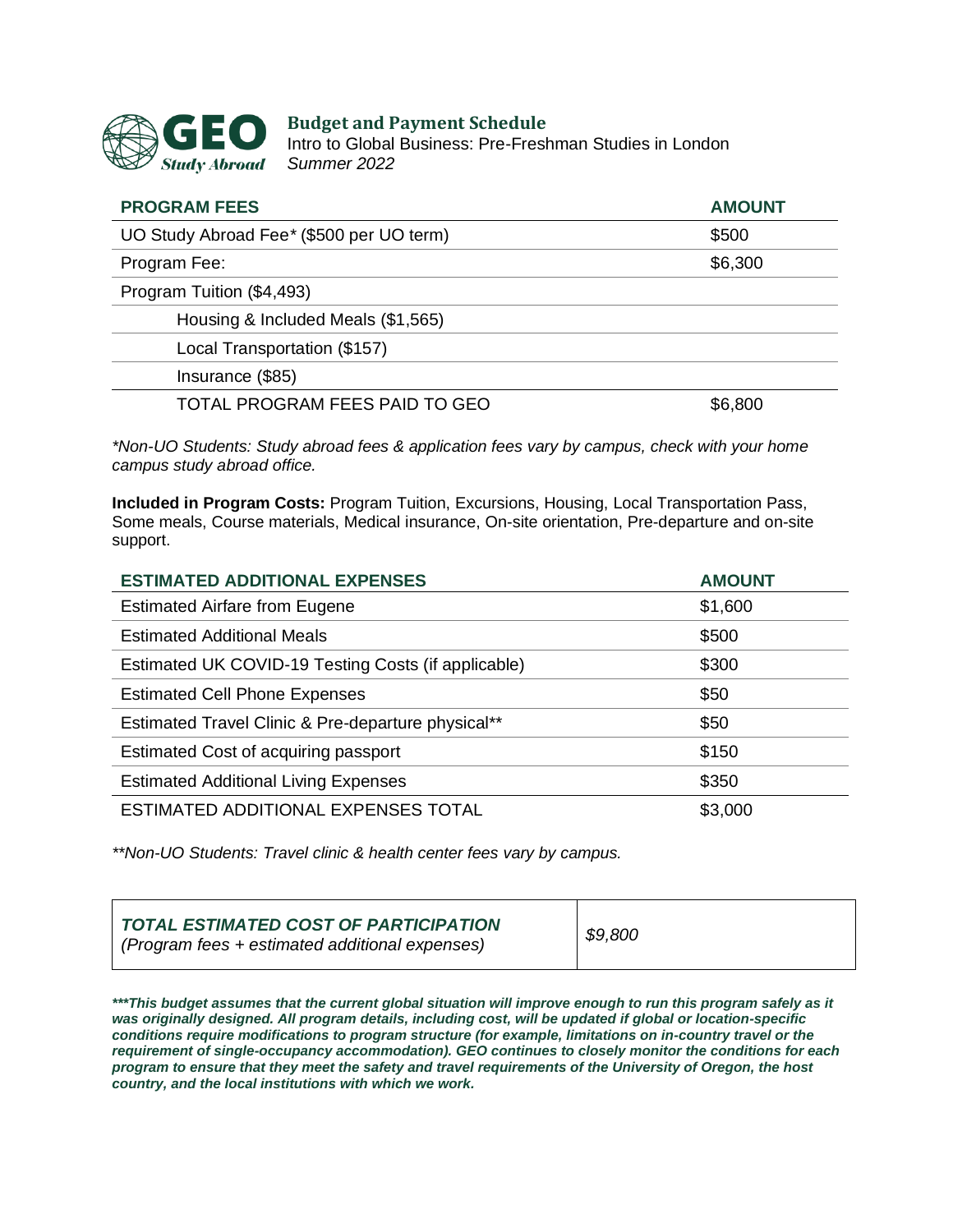## **CANCELLATION AND REFUND POLICY INFORMATION:**

*Important:* The GEO Cancellation and Deferral Policy is effective from the time a student agrees to pay their non-refundable program deposit or electronically signs the program commitment form, regardless of application or acceptance status. It is essential to read this policy before a potential cancellation or deferral takes place, in order to fully understand the withdrawal and cancellation penalties and understand what it means financially to commit to a study abroad program.

# **Cancellation/Deferral Penalty Dates:**

| <b>CANCELLATION/DEFERRAL DATE</b>             | <b>PENALTY IF NOTICE RECEIVED</b><br><b>AFTER THIS DATE</b>              |
|-----------------------------------------------|--------------------------------------------------------------------------|
| Upon acceptance to program                    | Student agrees to \$500 program deposit, fully<br>refundable until May 1 |
| 12 weeks before program start date            | Student is responsible for 50% of total GEO<br>program fees              |
| Program start date or after program<br>begins | Student is responsible for 100% of total GEO<br>program fees             |

**Cancellation/Deferral Process: Students who cancel or defer their participation must notify both GEO and the program provider or the host institution in writing**. Fax (GEO: 541-346-1232) or email is acceptable (GEO: geoinfo@uoregon.edu). Verbal notification to GEO or notification given to a non-UO campus study abroad office is not sufficient.

- If one of the deadlines in the Student Budget posted on the program page of the GEO website falls on a weekend or holiday, GEO will accept written notifications received on the following business day.
- A student can defer their application for up to twelve months from the term in which their original program was scheduled to start, and upon approval by the GEO advisor. Beyond twelve months, a student must cancel their application and re-apply. In some cases, a student may be able to apply their non-refundable application fee and deposit to a future GEO program upon GEO approval.

## **Cancellation/Deferral Policy and Penalty**:

- This cancellation and deferral policy applies to all cancellations and deferrals regardless of the reason for cancellation or deferral, including but not limited to inability to secure proper legal status (i.e. passport, visa, etc.) in the host country of the participating program.
- If the program fee has not been received by GEO at the time of cancellation or deferral, the penalty amount will be billed by GEO to the student's account.
- GEO fees include: the GEO program fee, the UO Study Abroad fee (UO students only), and/or any other fees that are billed by GEO.